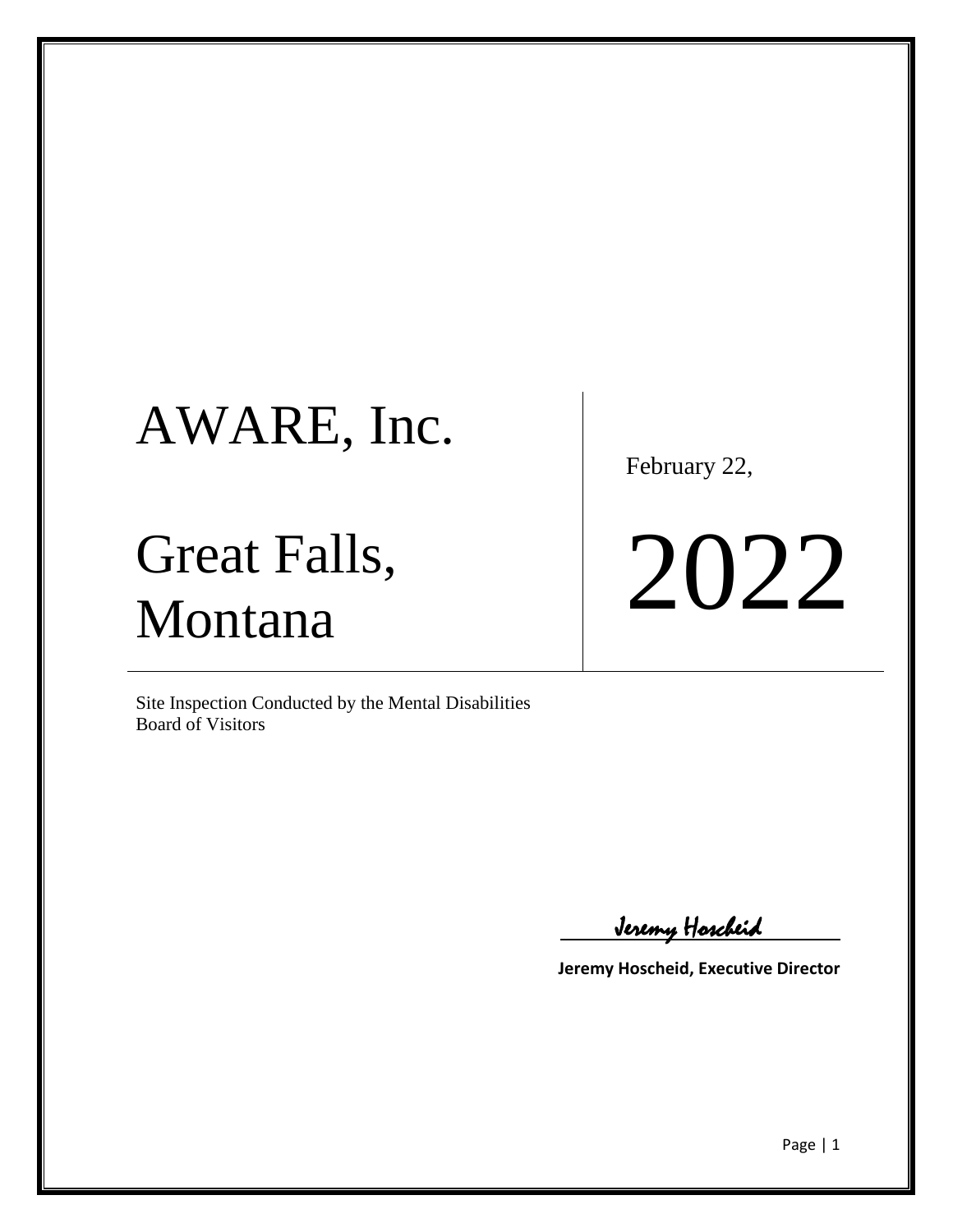## **OVERVIEW**

### **Mental Health Facility reviewed:**

AWARE, Inc. Great Falls, Montana

Matt Bugni, Chief Executive Officer

## **Authority for review:**

Montana Code Annotated, 53-21-104

### **Purpose of review:**

- 1. To learn about services provided by AWARE Great Falls.
- 2. To assess the degree to which the services provided by AWARE Great Falls are humane, consistent with professional standards, and incorporate Mental Disabilities Board of Visitors standards for services.
- 3. To recognize excellent services.
- 4. To make recommendations to AWARE for improvement of services.
- 5. To report to the Governor regarding the status of services provided by AWARE Great Falls.

### **Site Review Team:**

| <u>Board:</u>                | <b>BOV Staff:</b>                      |
|------------------------------|----------------------------------------|
| Melissa Ancell, Board Member | Craig Fitch, Attorney                  |
| Mary Luinstra, Board Member  | Jeremy Hoscheid, Executive Director    |
|                              | Dennis Nyland, Mental Health Ombudsman |

#### **Review process:**

- Remote via TEAMS interviews with the AWARE staff.
- Review of treatment activities via remote interviews with staff.
- Review written description of treatment programs.
- Review written policies and procedures, organizational structure.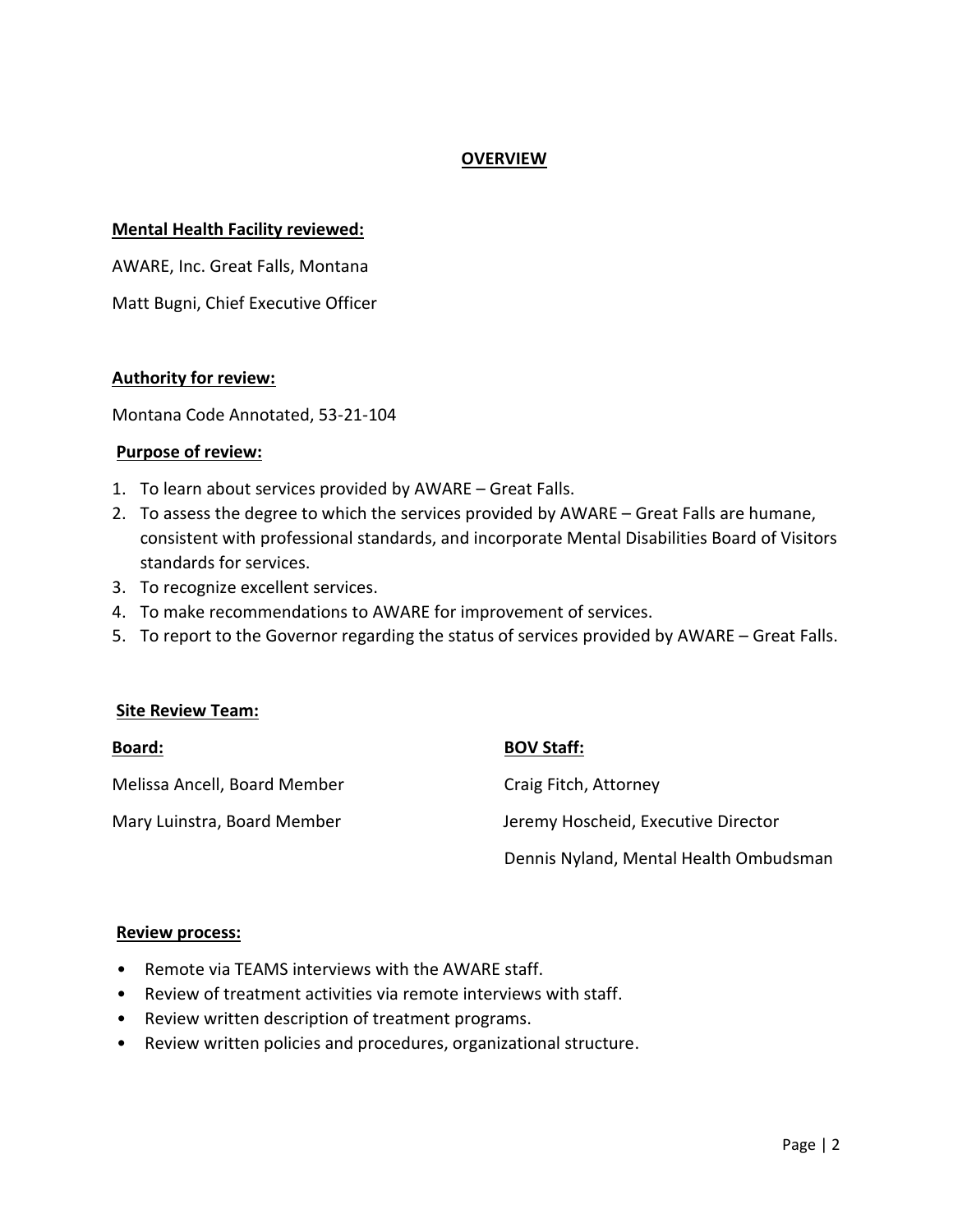## **Introduction**

AWARE, Inc. is a statewide non-profit that provides services to individuals and families in all 56 counties of Montana. AWARE's primary mission is to help people live independent lives. AWARE started in 1974 in Anaconda. AWARE was originally formed by a small group of parents sitting around a kitchen table discussing the opportunities and possibilities for their children with special needs. This discussion led to the creation of a small furniture refinishing business where people with developmental disabilities could learn a trade and make a valuable contribution to their community. Since the creation of that furniture repair business, AWARE has grown into one of Montana's largest community-based providers, serving a combined 4,700 Montana citizens in their outpatient and residential programs.

During this Mental Disabilities Board of Visitors (BOV) inspection, there was specific focus on the organizations strategic planning and quality improvement programs as well as the residential services, case management services, CSCT, and FACT programs in Great Falls.

AWARE is one of Montana's largest mental health centers and offers the following services to those in need:

- Mental Health Center services: Crisis telephone, Medication Management, Outpatient Therapy, Community-based Psychiatric Rehabilitation and Support, and Chemical Dependency (Substance Use Disorder Program)
- Youth and Adult Targeted Case Management.
- Youth and Adult Day Treatment.
- Mental Health Group Homes
- Outpatient Crisis Response
- Comprehensive School and Community Treatment (CSCT)
- Early Childhood Programs
- Applied Behavioral Analysis (ABA)
- Advocacy Lewis & Clark County Children's Advocacy Center
- Psychiatry Services
- Program for Assertive Community Treatment (PACT)
- Family Assertive Community Treatment (FACT)

Due to the rising number of COVID-19 cases across Montana during the period leading up to this inspection, the decision was made to conduct this inspection virtually. The BOV conducted virtual interviews with AWARE's Leadership Team in Anaconda as well as employees in the Great Falls community. During this virtual review the BOV came away sensing that the staff members interview presented a dedication to fulfilling the organizations mission statement of "We help people live independent lives." All the staff interviewed throughout the day had a clear, strong understanding about the services they were providing, how the quality of those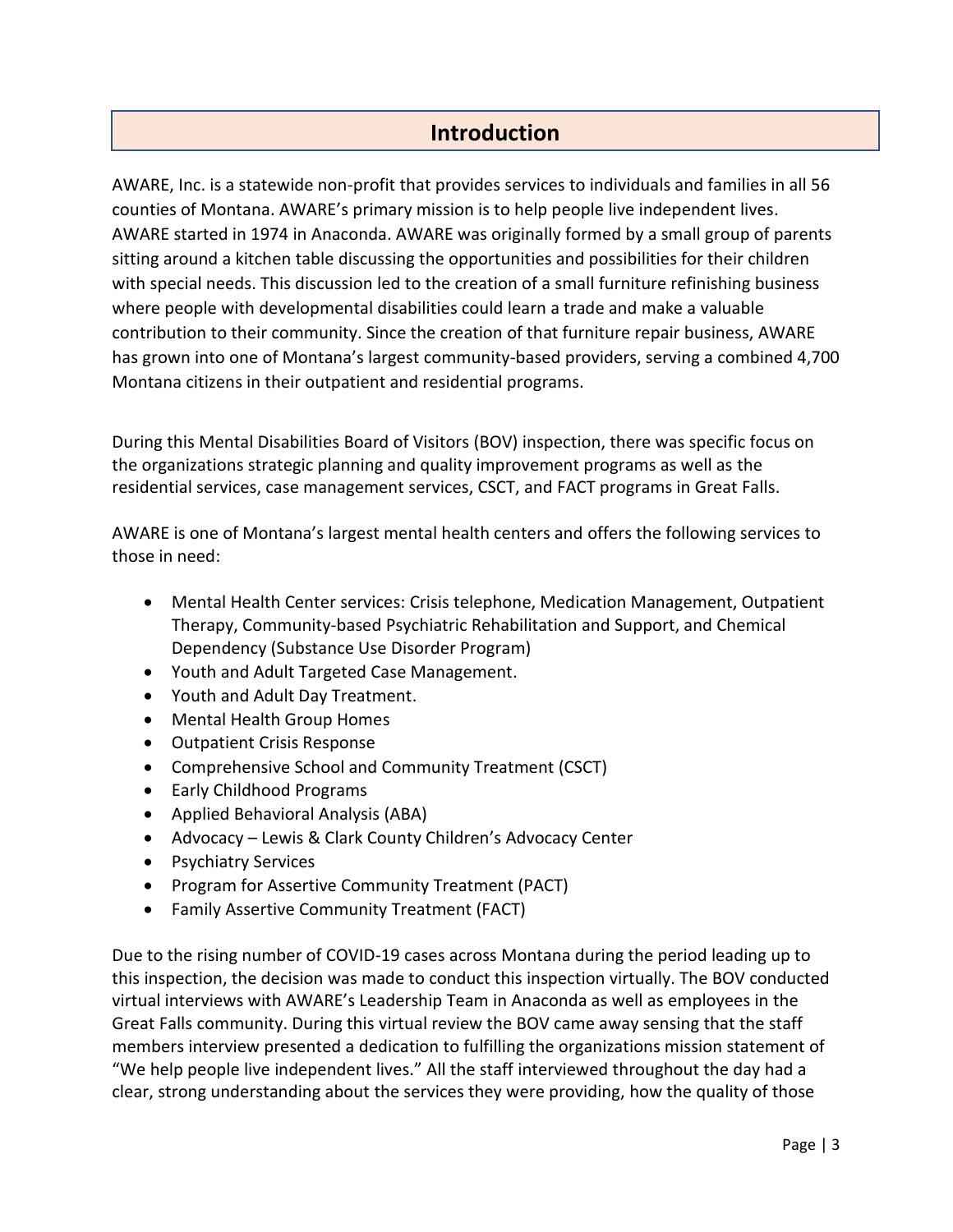services is measured, how those services related to the individual's treatment plan, and the importance of everyone in delivering those services to those in need. AWARE's Leadership team has implemented an organization wide initiative with an increased emphasis on Quality Improvement/Assurance as well as ensuring that staff delivering services receive quality and consistent training throughout all levels of the organization. By taking this step AWARE has been able to build a highly skilled team of staff committed to assisting individuals in living independent lives.

# **Organizational Planning and Quality Improvement**

AWARE has a well-developed 5-year Strategic Plan that is driven by the organization vision, mission, and guiding principles known as the Unconditional Care Principles or the UCC Principles for short. AWARE envisions a world in which no child or adult with developmental disabilities or mental health diagnosis will ever need to be in an institution and will have the opportunity to make choices and benefit from services assisting them in becoming as successful and living as full a life as they are able. As part of the Strategic Planning process, AWARE utilizes information from their annual Employee Engagement Survey, Client and Family Surveys provided by each service line, as well as input from stakeholders in the community as well as partners from the Department of Public Health and Human Services (DPHHS). The AWARE Leadership Team meets twice per month to assess the status of their strategic planning. This allows the leadership team leaders to monitor progress towards the organization's long term goals.

AWARE provides a wide variety of services including community based, in-home services, and residential services. AWARE operates 40 adult and children's residential group homes across the state providing services to approximately 200 individuals. AWARE also provides childhood services such as Parent Child Interaction Therapy (PCIT) and Early Head Start Programs. PCIT is an evidence-based, family-oriented intervention designed to help improve the parent-child relationship through interaction. Early Head Start provides children with services that encourage and promote social, emotional, physical growth and development, and cognitive skills. AWARE also provides services for children in school settings through their Comprehensive School and Community Treatment (CSCT) programs. AWARE recently created and developed what is called the Family Assertive Community Treatment (FACT) Program. The FACT program is the result of a SAMSHA grant that AWARE was awarded. The FACT Program provides in-home therapeutic and family support services for children and their families. Some of these services include cognitive behavior therapy (CBT), multi-dimensional family therapy as well as other evidence-based therapies.

AWARE employees approximately 800 individuals across Montana: 500 serving in residential services and approximately 300 providing community-based outpatient services. As other service providers across Montana have reported, staffing shortages have greatly impacted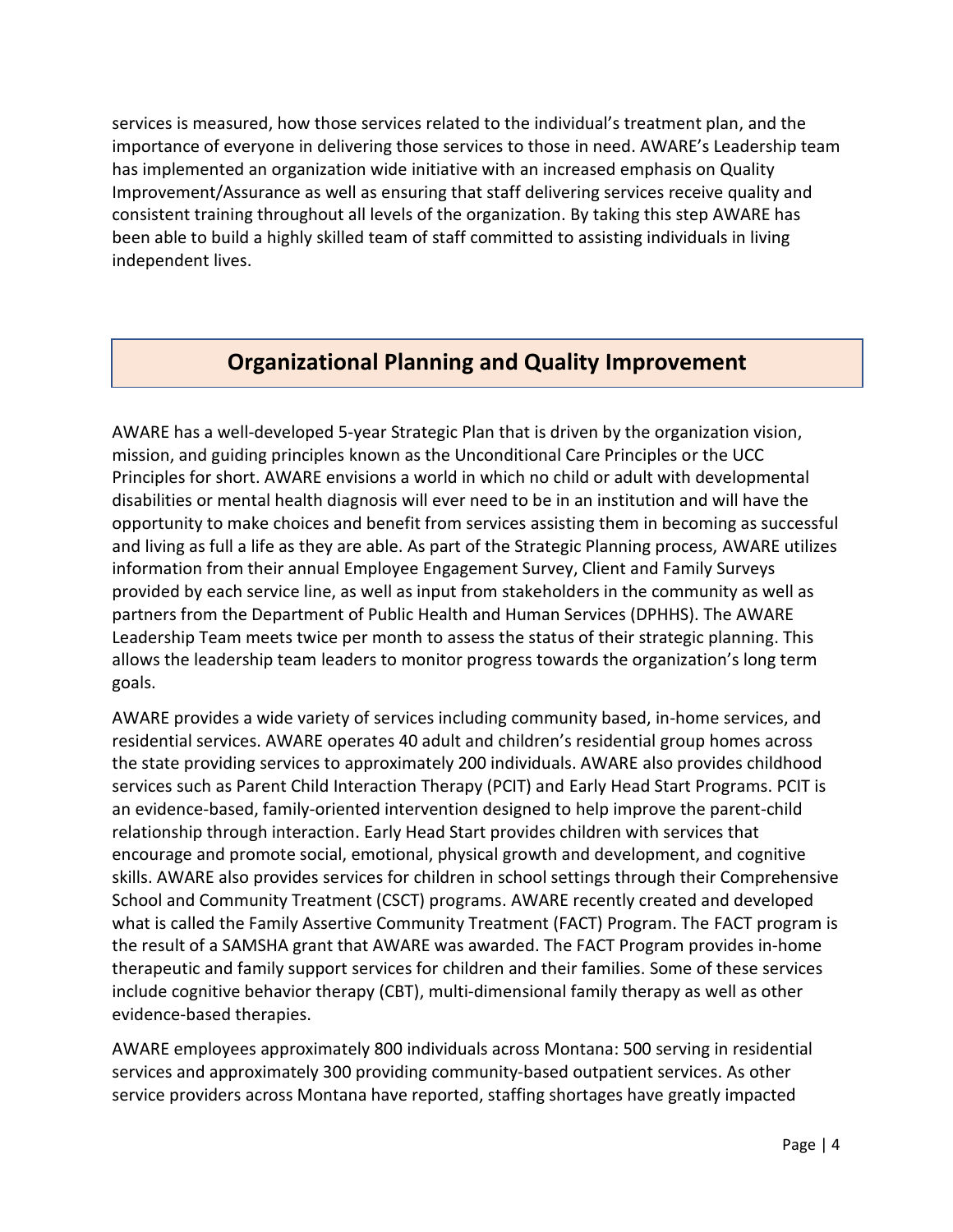AWARE's ability to provide services to all of those in need of treatment. Over the past year AWARE has been forced to shutter or reduce services due to these ongoing staffing shortages. Despite operating within an inadequate provider rate structure, AWARE recognized the need to take measures to address the recent labor trends, AWARE increased wages for their employees by 22% and have also increased their employee referral bonus program to attempt to attract needed employees. AWARE non-management employees are union members represented by Service Employees International Union (SEIU) 775.

AWARE is also very active when it comes to engagement with the Montana State Legislature and works to effect policies to help individuals with mental health disabilities. One of the most unique parts of AWARE's planning process is the organization's Corporate Congress. Corporate Congress is held every 2 years. Delegates are elected from each service line. These elected delegates act as members of congress where they write bills with the intent to enhance the services provided by AWARE. AWARE also holds monthly meetings with the Corporate Congress chairs and any approved bills are worked into AWARE's strategic plan. Corporate Congress Committees are split up and aligned with the strategic plan.

AWARE has a very sound planning process, with each goal having its own timeline depending on the scope and nature of the goal. An example that was shared with the organizations increase in Applied Behavioral Analysis (ABA) Services. This plan including bringing on additional Board-Certified Behavior Analysts (BCBA's), finding funding for this needed service, along with an advertising and a marketing plan to promote the service. AWARE has also invested in staff members who are going to school to become a BCBA.

## *Quality Improvement*

AWARE has placed extra attention to their Quality Improvement process and stated that as an organization they have made a shift from a focus on achieving compliance standards to a focus on improvement and innovation within the services that are provided. AWARE has an organization wide clinical director who drives the clinical approach and program development. This approach is being used to help build up staff and is involved across all services lines. AWARE uses a peer review process as an avenue toward quality improvement. AWARE conducts audits of services, including auditing the completion of treatment plans. AWARE has added 2 FTE to their 4-member team including one employee whose is dedicated to specifically HIPAA Compliance. This team meets bi-weekly with the Service Directors to review the specific service lines and accompanying data along with and creating plans for improvement. AWARE is in the process of upgrading the organizations EHR system to be able to better collect relevant data related to the individual's treatment plan.

As part of the emphasis towards individuals living healthy lives, AWARE tracks vitals (weight, heart rate, etc.) of their clients in the EHR system along with client medications. Individuals interviewed noted a significant rise in Type 1 diabetes amongst children which has emphasized the need for healthy living in this area.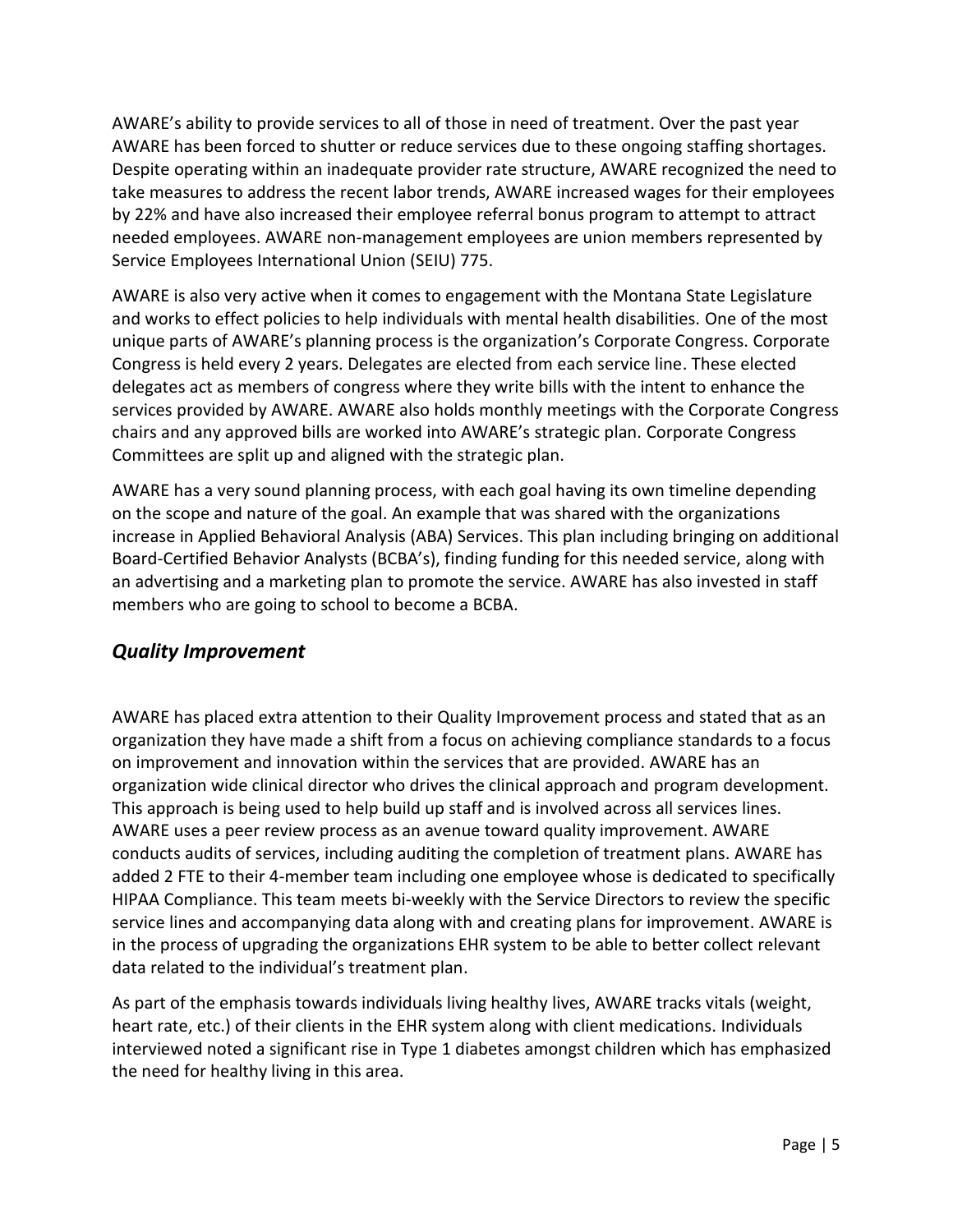# **Rights, Responsibilities and Safety**

When talking with the staff regarding advocacy services available to individuals, it was clear that most staff knew about the different advocacy programs in their service area and other advocacy services/groups statewide. When asked what they knew about the Board of Visitors (BOV), the Mental Health Ombudsman (MHO), or Disability Rights Montana (DRM), the staff interviewed did know the purpose or duties of these offices. AWARE provides information to their clients by posters located in the offices of the case managers which refer to the Montana Mental Disabilities Board of Visitors, the Mental Health Ombudsman, Disability Rights Montana, and internal grievance procedures of AWARE. AWARE also provides a way for grievances to be submitted electronically via email. After a grievance is filed, there is an investigation procedure which is situation based and case specific. Grievances usually go through the case manager and treating clinician first and can then be brought up the chain of command, as necessary if no resolution was found. AWARE case managers are also sensitive to recognizing the client's needs and occasionally will switch clients between case managers if they feel there is a "better fit" with another case manager.

The case managers interviewed have had to use the services of APS in certain situations where a client is in danger. To document this sort of incident AWARE case managers, complete a Serious Occurrence Report (SOR). One of the primary objectives that AWARE and the case managers strives for is safe and stabile housing for their clients. If necessary, the case managers will contact APS the same day of an occurrence and within 72 hours. They notify the appropriate persons of the resolution of incidents. When necessary, they make sure the client receives medical attention and when necessary, that they are treated in the hospital.

Case managers can arrange to provide services for their clients through Community First Choice which is a statewide service. The case managers plan with this agency for care giving services at home and can provide a personal assistant attendant for helping clients with needs like getting groceries and other needed items, getting them to scheduled appointments, etc.

AWARE case managers have weekly meetings within their region and throughout the State with a supervisor. The case managers can also reach out for support and guidance through e-mail as well. The clinical director has an open-door policy, and the case managers can even pursue that avenue for additional direction. Fellow AWARE team members and supervisors are available to the case managers for additional assistance and reflection regarding certain situations.

Staff reported that the group home residence does display the Rights, Responsibilities, and Safety information right by the door. Clients are provided information in the grievance process and forms. The clients are also educated on the Mental Health Ombudsman contact information as well as the Mental Disabilities Board of Visitors. There are no co-ed children's group homes. Clients have access to a person/staff of their own gender. If necessary, staff can switch staff between homes to provide the appropriate gender. This is something they have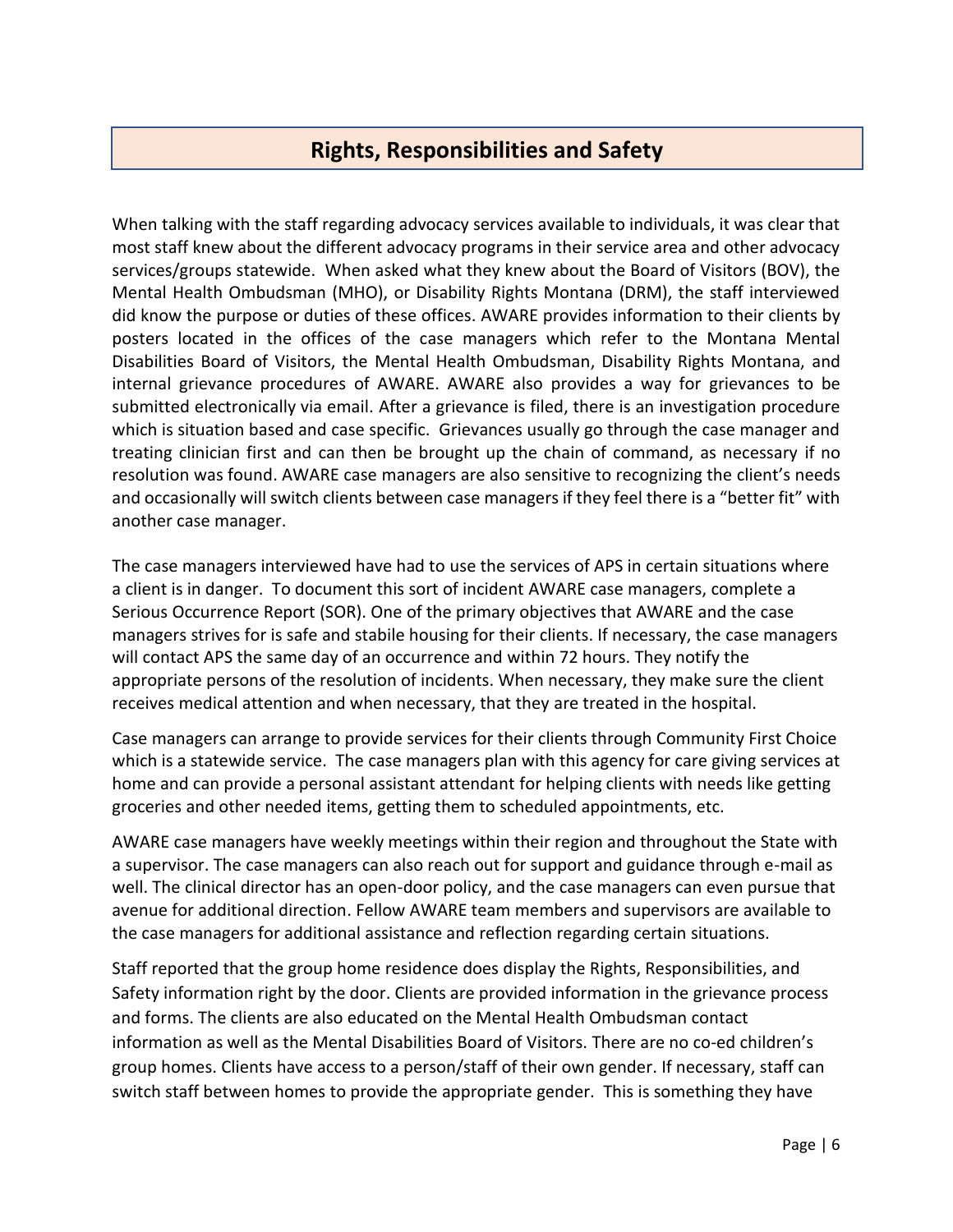used often during the COVID-19 pandemic while adapting to staff shortages and other challenges.

# **Individual, Family Member, Guardian Participation**

An individual's treatment planning starts upon the intake/admission into services. The client's guardian is identified in the chart and contacted with regularity. The case manager is the primary point of contact for family/guardian. AWARE has 30 days to complete the treatment plan once the intake process has started. Reaching out to family members/guardians and other providers, in order to get as much information as possible, is very important and useful in developing the individual's treatment plan. Monthly treatment planning meetings will include family/guardian members. Participation is encouraged by all members of the treatment team. Treatment plans are given to the client and the family member/guardian. All participants in the client's treatment are included during every stage of treatment. Staff reported that it can be easy for adults to distance themselves when a child is in a group home. Communication is key and reaching out to parent/guardian by staff, case managers and clinicians is the way to increase the odds of success in treatment.

In the case with an adult with no guardian, AWARE looks for the individual's "natural support system". The natural support system is based around relationships that have naturally grown during the individual's life. This natural support system can be friends or any member of the community that the individual feels support them and their treatment goals. The staff works to nurture these relationships to give consistent support in therapy and treatment. The client chooses who will be a part of their Personal Support Team (PST). The team is asked to be a party of volunteers to support and assist the client and the whole group with whatever the client needs.

In the children's residential group home, the expectations amongst staff are watching and listening to see if the child is having a good day or a bad day. The physical and mental safety of the child is the number one priority of the staff. Staff are trained to discuss problems the child may have, whether it's issues with peers, staff or maybe a family member. Once again communication is the key to make sure the child's needs are being met.

From the interviews with staff, it was clear that client/family participation is strongly encouraged, if the client wants the participation. When serving children, the staff interviewed stated they try to have the family/guardian involved as much as possible. The staff did state they do pay attention and monitor how the client and the family members/guardians interact with each other to make sure it is a safe and harm free environment. It was discussed during the interviews how the families were involved during "special days" (birthdays, holidays, etc.), with the staff stating they tried to celebrate and make those days fun, but with children, it also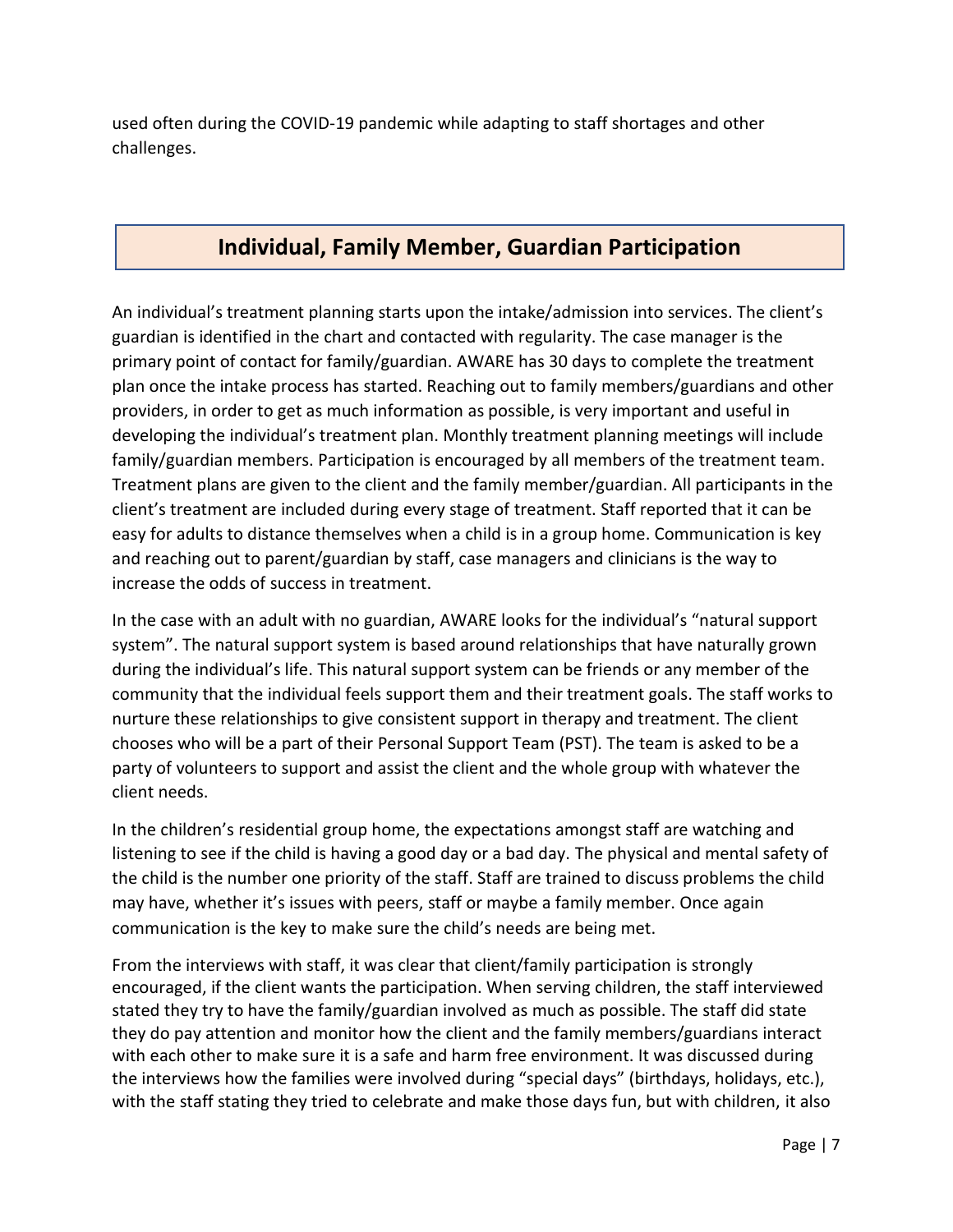had a lot to do with if they were in the group home or on a "home visit". Even if the child was in the group home during these special days, AWARE staff does what they can to make sure that the child has an enjoyable and celebratory day.

# **Cultural Effectiveness**

Cultural effectiveness is part of AWARE's regular education and training program for all employees and is provided throughout the year. It was reported that the trainings include suicide awareness, multidimensional family therapy, general cultural effectiveness for Native Americans, schizophrenia awareness, cultural and trauma training. Annual training involves cultural awareness issues as well as cultural bias. AWARE staff have opportunities to attend trainings external to the AWARE program.

It was stated that there is some cultural training provided during new employee orientation, but like most trainings during orientation, it was included with all the other additional "orientation-type" information that people received when they start a new job. It was discussed that there have been a few "stand-alone" cultural type trainings, but there could be more opportunities provided.

Intake questionnaire includes opportunities for clients/guardian to provide specific cultural considerations in the treatment of the client. Clients residing in the group homes have opportunities to attend local cultural outings; primarily local pow wow/traditional dancing presentations.

Staff reported that anyone that wants to participate or have a specific spiritual leader available or attend religious services is fully supported. If a child in the group home would like to attend services a staff member will take that person to the church, temple, synagogue, or mosque that they would like to attend.

AWARE also provides a 2-part training on dealing with specific issues of the LGBTQ+ clients and community, specifically addressing suicide awareness, special needs, and issues within that growing client demographic. Open minded training is important to provide specific support in the client's treatment and well-being. Group information is also available on all information the LGBTQ+ Community.

There are compiled lists of community resources that the AWARE team can utilize such as churches, pastors, priests, and community social groups. All AWARE staff are encouraged to participate in all training. Previously some training was only open to clinicians but due to staff request the training was opened to all AWARE staff.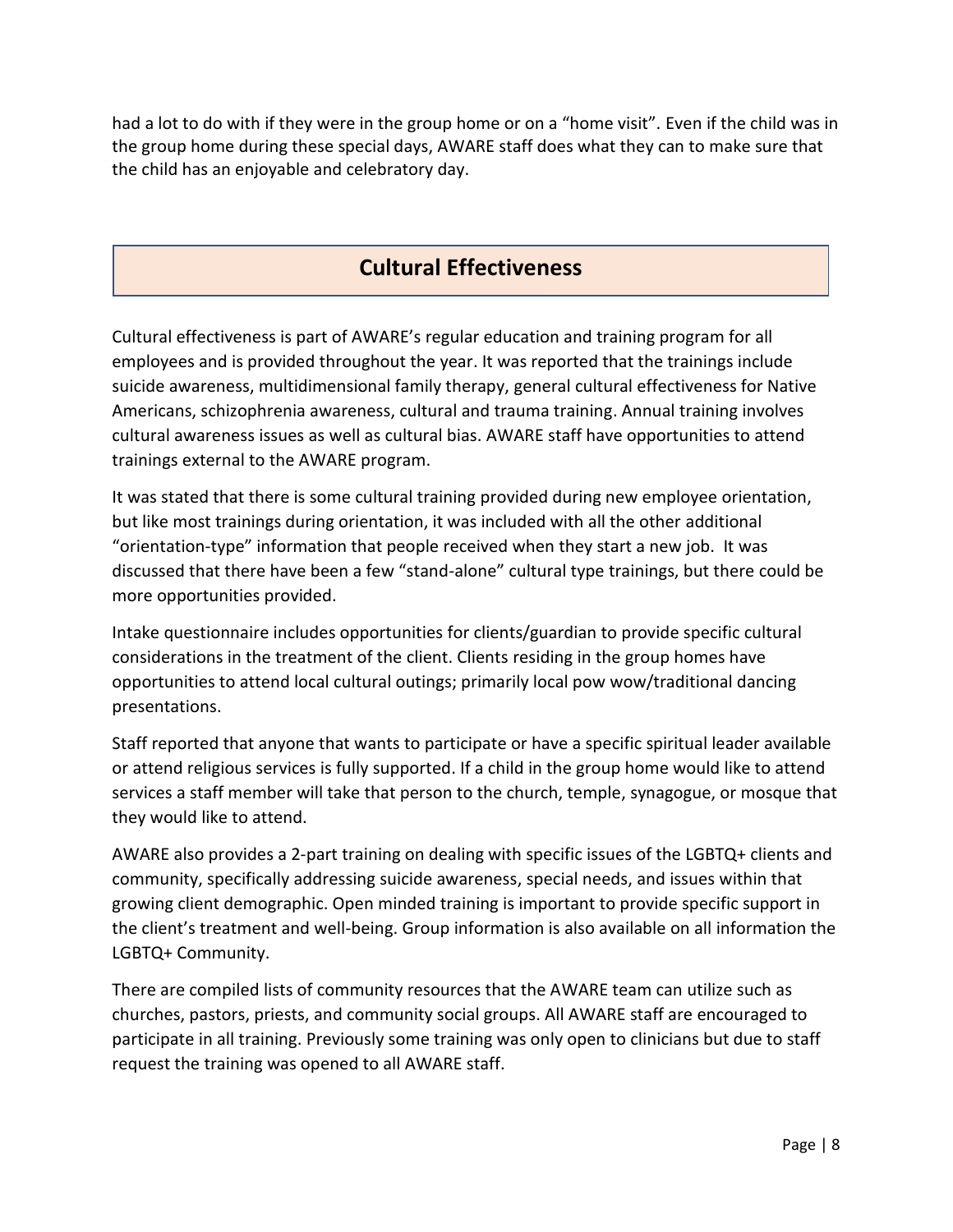**Recommendation:** AWARE should consider contracting with a culturally competent clinician to provide some training for clinicians and to assist in developing treatment-based objectives specific to Montana's Native American population. One place to start might be with the Pretty Shield Foundation in Billings, MT. Modules are great for training continuity, but hands on training, specialized speakers coming to the site are very important.

# **Staff Competence, Training, Supervision, and Relationships with Residents**

There is frequent communication between group homes staff, managers, and clinicians, with monthly meetings regarding client needs and issues. Staff receive training for de-escalation of difficult clients. The clinical director addresses issues on an as needed basis and they receive annual CPR and First Aid training. AWARE staff are also trained to utilize de-escalation techniques and physical redirection and restraint, through a program the organization internally developed called HELP, Healthy Employees Leading People. Staff also receive suicide prevention training, which prepares staff to observe and be aware of behaviors indicative of such ideation. The residential home staff is also in constant contact with the schools for the school-aged individuals.

Each position within AWARE has a minimum knowledge standard for their staff. This minimum knowledge is provided in the job description for each staff position. AWARE utilizes job shadowing for training new staff members and this training is adapted to the need of the new staff member. New staff members have a 6-month probationary period and receive an employee appraisal at that time. Each staff member is reviewed annually thereafter. Staff are required to work all the different shifts during their orientation period to learn what needs to be done during each different shift, so that they become well rounded in understanding the working of the group home and the needs of the clients that reside there.

## **Treatment and Support**

Upon enrolling in services, each client receives a comprehensive assessment at the time of intake. During this process a clients' community health partners are identified. Treatment plans are initiated and updated in a timely fashion. AWARE clinicians oversee the development of the treatment plans and the intake assessments.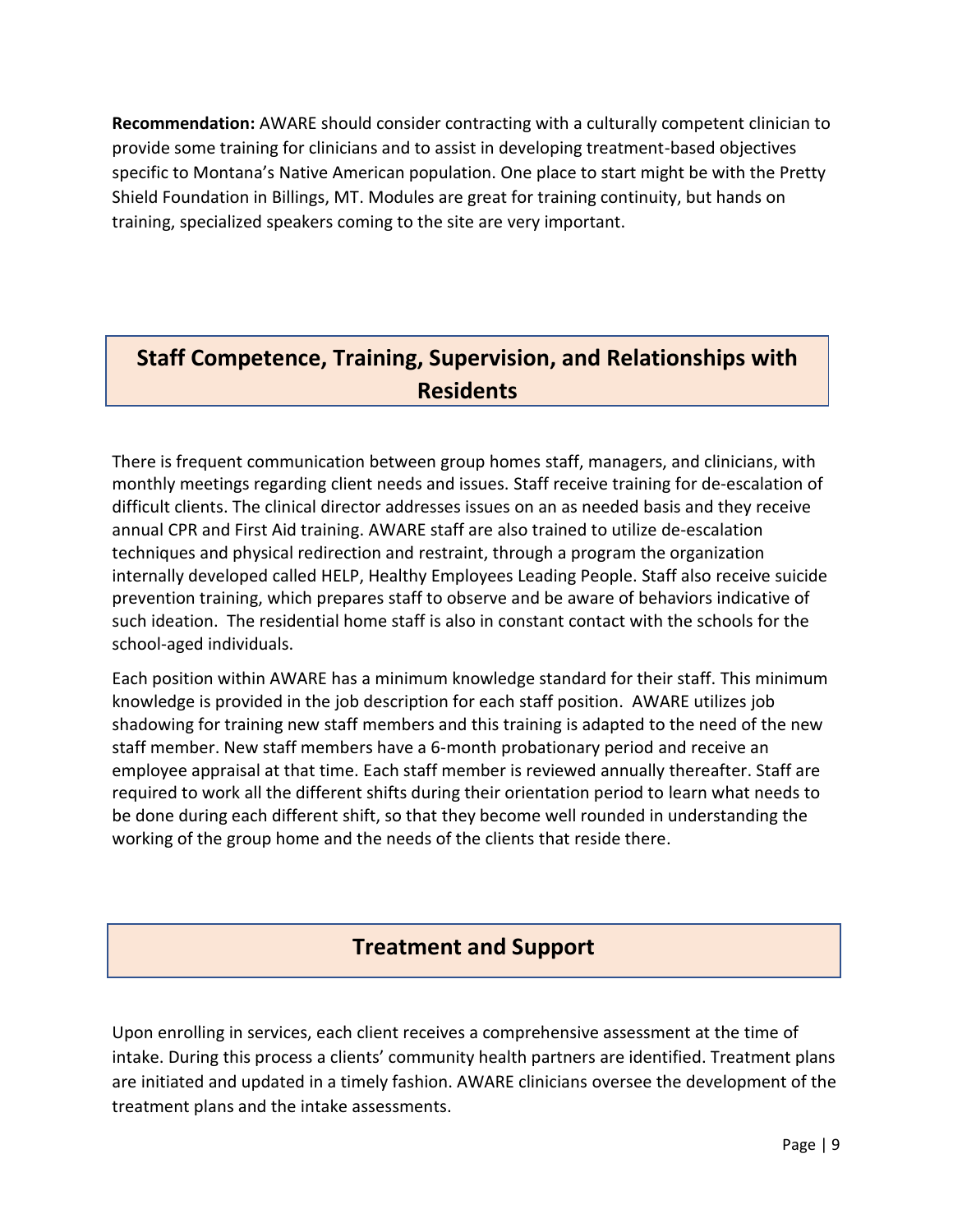AWARE maintains and staffs their own independent crisis line. Clients rely on their team members for crises during the day but can call the crisis line from 5pm to 8am. CSCT teams develop a crisis plan for every client which incorporates triggers, coping skills, contacts. In the CSCT program, students are referred to the CSCT program from the school and then they are identified if the family wants additional services at home support or psychiatry. There is a CASII (Child and Adolescent Service Intensity Instruction) score used to gage the child's level of mental and behavioral health. This score can be reassessed every 90 days for children 6 to 18.

As an organization, AWARE has invested heavily in trauma informed care for their staff. Clinicians and providers receive a thorough training and annual opportunities for updates and utilize this knowledge and training when assessing and working with clients. AWARE utilizes a trauma focused behavioral therapy with HELP (Health Employees Leading People) and deescalation techniques see that the clients are not physically hurt or cannot physically hurt staff or other clients. The main goal is not to re-traumatize the client. The recovery process for an individual can be long term and extended without receiving proper Trauma Informed Care.

The PACT teams use generalized questions about medications, talking to family and clients about mental health areas and behaviors. Working together to see what the main problems and issues are, finding out what they need and what goals they have.

AWARE has access to all emergency and medical services in the area. These supports include Benefis Hospital, Suicide Prevention Line, Crisis Plan, Evacuation Plans, Regular Physicians, Life Alert, emergency contact or next of kin, and individualized de-escalation plan.

**Recommendation:** Ensure direct care staff and front-line staff who have regular interactions with clients get some basic education and additional training in trauma informed care.

## **Access and Entry and Continuity of Services Through Transitions**

AWARE makes attempts to network with local providers so they are aware of the services provided by the organization. AWARE also attempts to coordinate services to clients with the service providers the clients have previously used so there is familiarity. AWARE also participates in area job fairs and networks with Vocational Rehab. They have fliers that reflect their services, particularly their SDMI case management. AWARE has grown the organizations social media presence lately and utilizes a Facebook page, Instagram, as well as their professionally maintained website. AWARE also publishes a monthly newsletter (AWARE Ink) to those who have subscribed to the newsletter through their website.

Upon admission, clients are scheduled to see a psychiatric provider within the first 30 days of entry into services. In addition, AWARE develops an individualized treatment plan developed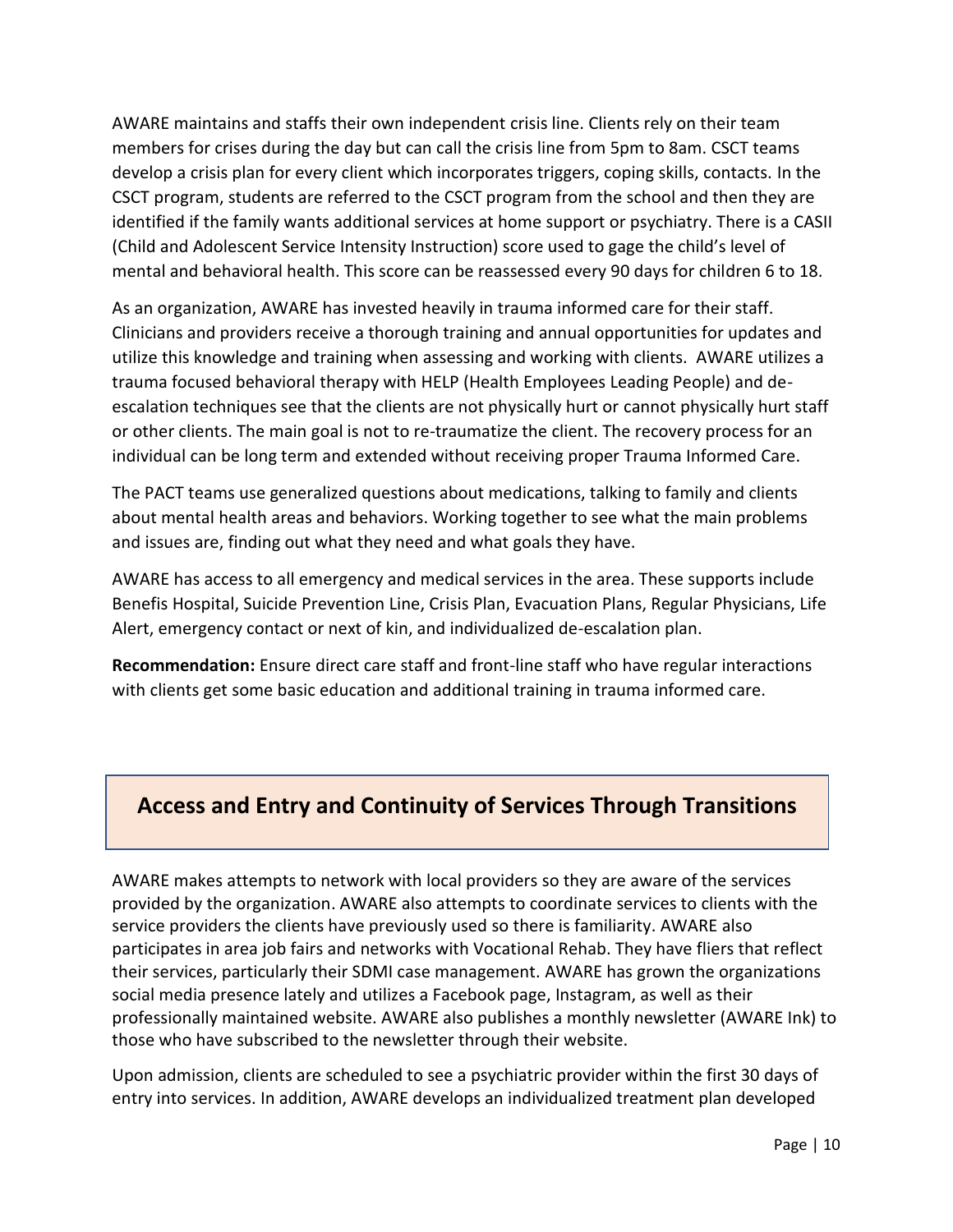for each client. The treatment plans are prepared for a 90-day plan and reviewed every 30 days for each client.

Prior to enrollment the intake person funnels the client to an appropriate case manager through referral by region. Family members are included in the intake process, unless a client is resistant. The client can then choose someone else who can be an alternate person for involvement in the client's treatment. Family involvement is noted on the patient record.

Currently there is a wait list for case management. AWARE hopes to get to a place where there is no waitlist for assignment of a case manager, but the current wait time is anywhere from one month to eight months. The current provider for assigning case management is Mountain Pacific Quality Health. A primary care provider can contact them to get such services for their patients. Aware indicates they have a good working relationship with Mountain Pacific Quality Health.

In addition to the waitlist for case management services, staff mentioned that there is currently a 7 year wait list for individuals to receive developmentally disabled services through DPHHS.

## **Continuity of Services Through Transitions**

When clients are transitioning out of services there is one designated person in charge of the individual clients' transition. That person is either the case manager or the treating clinician, depending upon whether the transition is to a lower or higher level of care. AWARE has an expectation that the clinician will stay in touch with the client when transferring to a temporary higher level of care.

Discharge plans for youth and adolescent clients starts on day one and a written discharge plan is placed in each client's chart. All planned client discharges include pre-scheduled appointments with the client's new provider to ensure continuity of care. All this transition information is shared with family member/guardians where appropriate. The goal is to smoothly transition the client to their next treatment phase. It is important to review all accomplishments and utilize the assessments of clients before, during, and after treatment. AWARE works collaboratively with other area mental health providers in the community such as Center for Mental Health. In the rare occurrence, if an individual leaves the program Against Medical Advice (AMA), AWARE staff will develop a list of available resources for the client choosing to leave.

A discharge plan is developed during the initial treatment plan. Each treatment plan developed is individualized with specific treatment goals and objectives. Once a client achieves 100% most of the time on a certain goal the treatment team will look to set a higher benchmark.